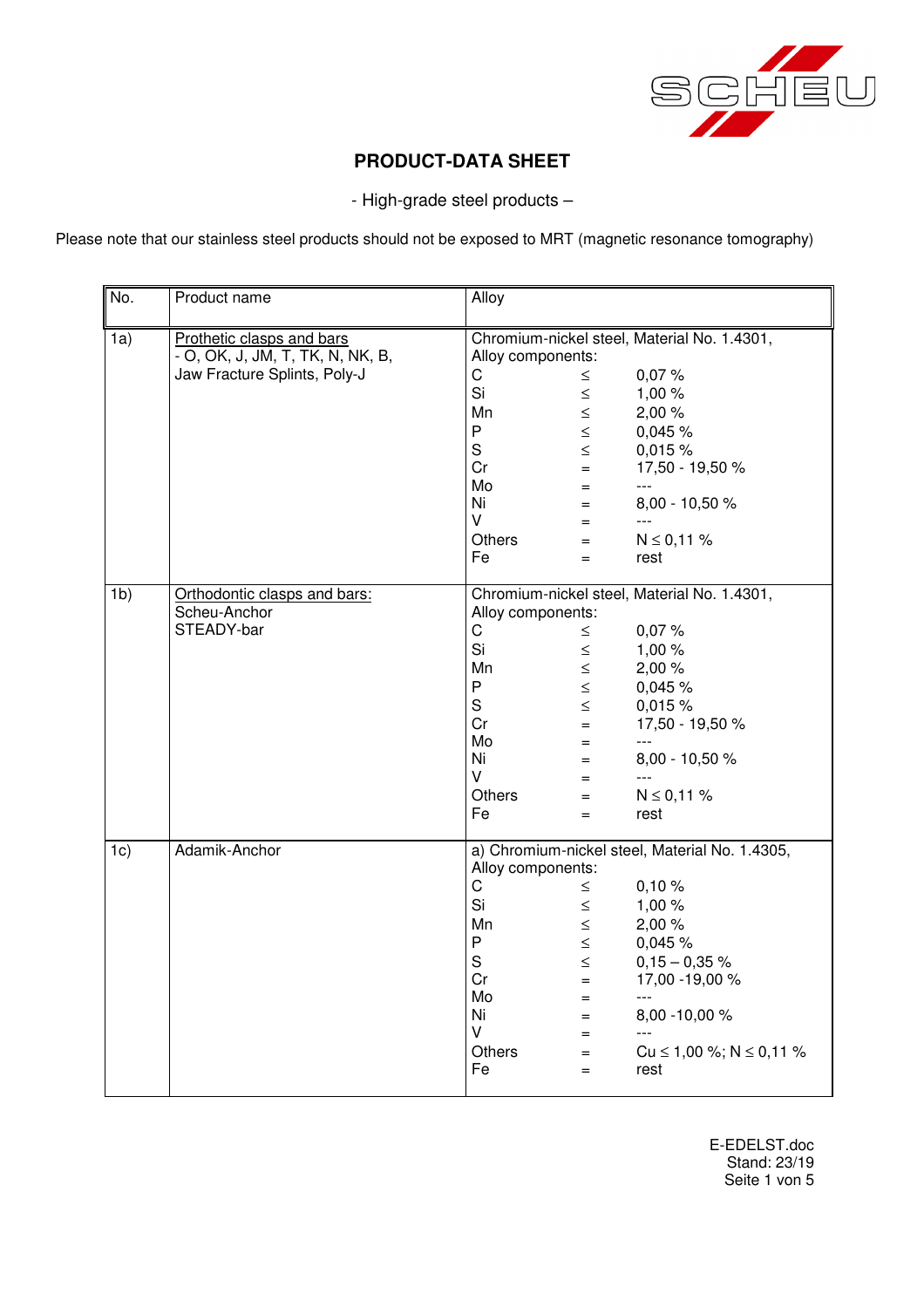

- High-grade steel products –

Please note that our stainless steel products should not be exposed to MRT (magnetic resonance tomography)

| No. | <b>Product Name</b>                                                        | Alloy                                                               |                                                                                             |                                                                                                                                                                                                                                                                                                 |
|-----|----------------------------------------------------------------------------|---------------------------------------------------------------------|---------------------------------------------------------------------------------------------|-------------------------------------------------------------------------------------------------------------------------------------------------------------------------------------------------------------------------------------------------------------------------------------------------|
| 2)  | Orthodontic clasps and wires:<br>Arrow clasps, Triangle clasp, A-parts, U- | a) Chromium-nickel-steel, Material No. 1.4310,<br>Alloy components: |                                                                                             |                                                                                                                                                                                                                                                                                                 |
|     | Bar, CHROMIUM-Wires, Quad Helix                                            | С                                                                   | $=$                                                                                         | $0,05 - 0,15%$                                                                                                                                                                                                                                                                                  |
|     | <b>CA Arch CHROMIUM</b>                                                    | Si                                                                  | $\leq$                                                                                      | 2,00%                                                                                                                                                                                                                                                                                           |
|     | <b>Frontal Guiding Bar</b>                                                 | Mn                                                                  | $\leq$                                                                                      | 2,00%                                                                                                                                                                                                                                                                                           |
|     | lingual/palatal sheath                                                     | P                                                                   | $\leq$                                                                                      | 0,045%                                                                                                                                                                                                                                                                                          |
|     |                                                                            | S                                                                   | $\leq$                                                                                      | 0,015%                                                                                                                                                                                                                                                                                          |
|     |                                                                            | Cr                                                                  | $=$                                                                                         | 16,00 - 19,00 %                                                                                                                                                                                                                                                                                 |
|     |                                                                            | Mo                                                                  | $\leq$                                                                                      | 0,80%                                                                                                                                                                                                                                                                                           |
|     |                                                                            | Ni                                                                  | $=$                                                                                         | $6,00 - 9,5 %$                                                                                                                                                                                                                                                                                  |
|     |                                                                            | V                                                                   | $=$                                                                                         | $---$                                                                                                                                                                                                                                                                                           |
|     |                                                                            | <b>Others</b>                                                       | $=$                                                                                         | $N \le 0,11 \%$                                                                                                                                                                                                                                                                                 |
|     |                                                                            | Fe                                                                  | $=$                                                                                         | rest                                                                                                                                                                                                                                                                                            |
|     | Arrow-, Triangle-, Adams clasps,<br>Coffin-springs, MENZANIUM-Wires,       | C<br>Si<br>Mn<br>P<br>S<br>Cr<br>Mo<br>Ni<br>V<br>Others<br>Fe      | $\leq$<br>$\leq$<br>$=$<br>$\leq$<br>$\leq$<br>$=$<br>$=$<br>$\leq$<br>$\leq$<br>$=$<br>$=$ | b) partially already available in the nickel-free alloy<br>MENZANIUM, material No. 1.4456 (Please pay<br>attention to the label), alloy components:<br>0,10%<br>1,00%<br>16,00 - 20,00 %<br>0.05%<br>0.05%<br>16,00 - 20,00 %<br>$1,80 - 2,50 %$<br>0,20%<br>0,20%<br>N $0,70 - 1,00 %$<br>rest |

E-EDELST.doc Stand: 23/19 Seite 2 von 5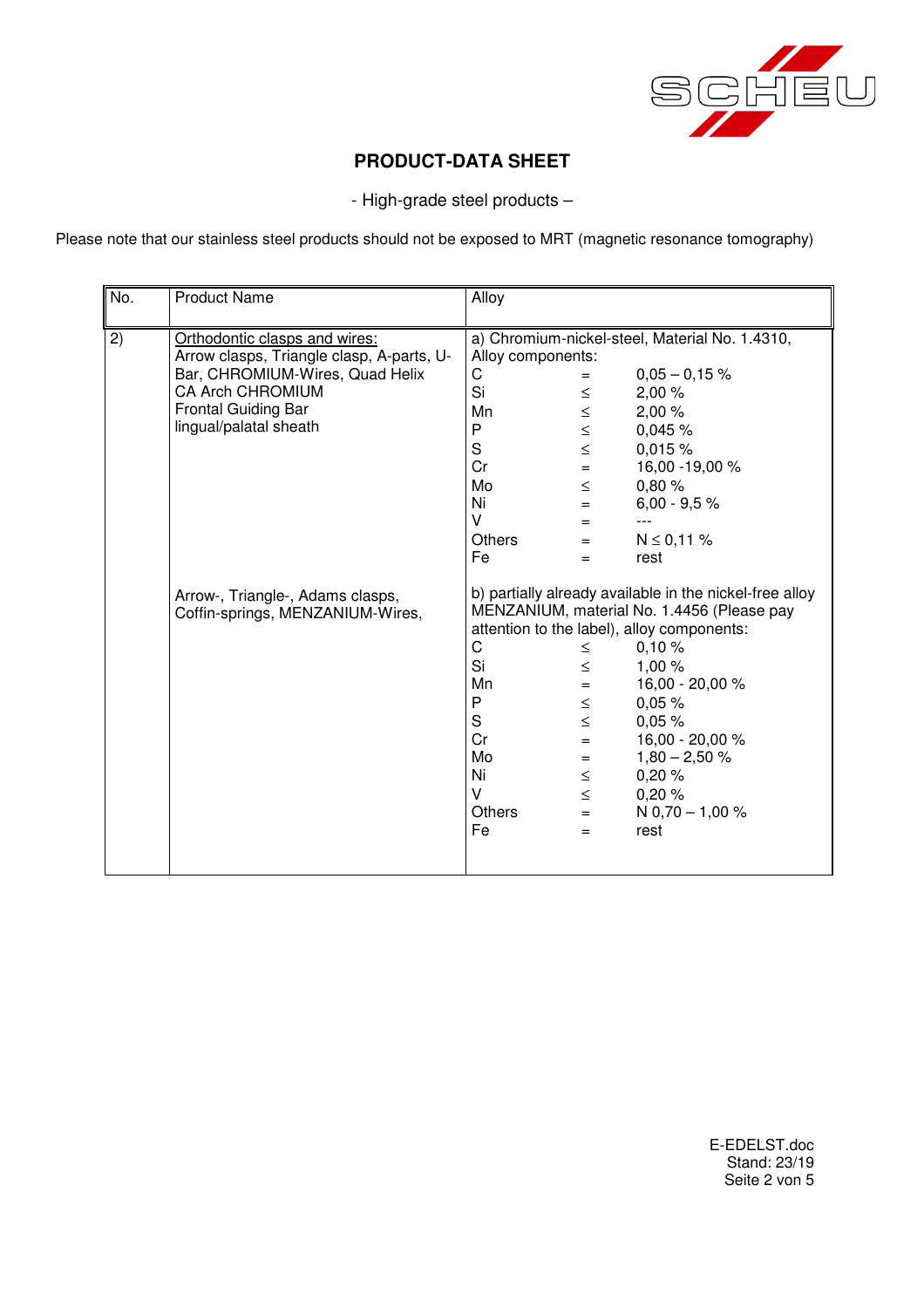

- High-grade steel products –

Please note that our stainless steel products should not be exposed to MRT (magnetic resonance tomography)

| No. | <b>Product Name</b>                | Alloy                                         |        |                         |
|-----|------------------------------------|-----------------------------------------------|--------|-------------------------|
| 3)  | <b>Prothetic Bars</b><br>Profi-Bar | a) Material No. 1.4303<br>Alloy components:   |        |                         |
|     |                                    | C                                             | $\leq$ | 0,06%                   |
|     |                                    | Si                                            | $\leq$ | 1,00 %                  |
|     |                                    | Mn                                            | $\leq$ | 2,00 %                  |
|     |                                    | P                                             | $\leq$ | 0,045 %                 |
|     |                                    | S                                             | $\leq$ | 0,015 %                 |
|     |                                    | Cr                                            | $=$    | 17,00 - 19,00 %         |
|     |                                    | Mo                                            | $=$    | $---$                   |
|     |                                    | Ni                                            | $=$    | 11,00 - 13,00 %         |
|     |                                    | V                                             | $=$    | $---$                   |
|     |                                    | Others                                        | $=$    | $N \le 0,11\%$          |
|     |                                    | Fe                                            | $=$    | rest                    |
|     | Lingualbar                         | b) Material No. 1.4310<br>Alloy components:   |        |                         |
|     |                                    | C                                             | $=$    | $0,05 - 0,15$ %         |
|     |                                    | Si                                            | $\leq$ | 2,00 %                  |
|     |                                    | Mn                                            | $\leq$ | 2,00 %                  |
|     |                                    | P                                             | $\leq$ | 0,045 %                 |
|     |                                    | S                                             | $\leq$ | 0,015 %                 |
|     |                                    | Cr                                            | $=$    | 16,00 - 19,00 %         |
|     |                                    | Mo                                            | $\leq$ | 0,80%                   |
|     |                                    | Ni                                            | $=$    | $6,00 - 9,5 %$          |
|     |                                    | V                                             | $=$    |                         |
|     |                                    | Others<br>Fe                                  | $=$    | $N \le 0,11 \%$<br>rest |
|     |                                    |                                               | $=$    |                         |
| 4)  | Face-Bows                          | a) Material No. 1.4310 (Inner and outer bow): |        |                         |
|     |                                    | $\mathsf C$                                   | $=$    | $0,05 - 0,15$ %         |
|     |                                    | Si                                            | $\leq$ | 2,00%                   |
|     |                                    | Mn                                            | $\leq$ | 2,00 %                  |
|     |                                    | ${\sf P}$                                     | $\leq$ | 0,045 %                 |
|     |                                    | $\mathbf S$                                   | $\leq$ | 0,015 %                 |
|     |                                    | Cr                                            |        | 16,00 - 19,00 %         |
|     |                                    | Mo                                            | $\leq$ | 0,80%                   |
|     |                                    | Ni                                            | $=$    | $6,00 - 9,5 %$          |
|     |                                    | V                                             | $=$    | $---$                   |
|     |                                    | Others                                        | $=$    | $N \le 0,11 \%$         |
|     |                                    | Fe                                            | $=$    | rest                    |
|     |                                    | b) Colour coating Polyesterlaque              |        |                         |

E-EDELST.doc Stand: 23/19 Seite 3 von 5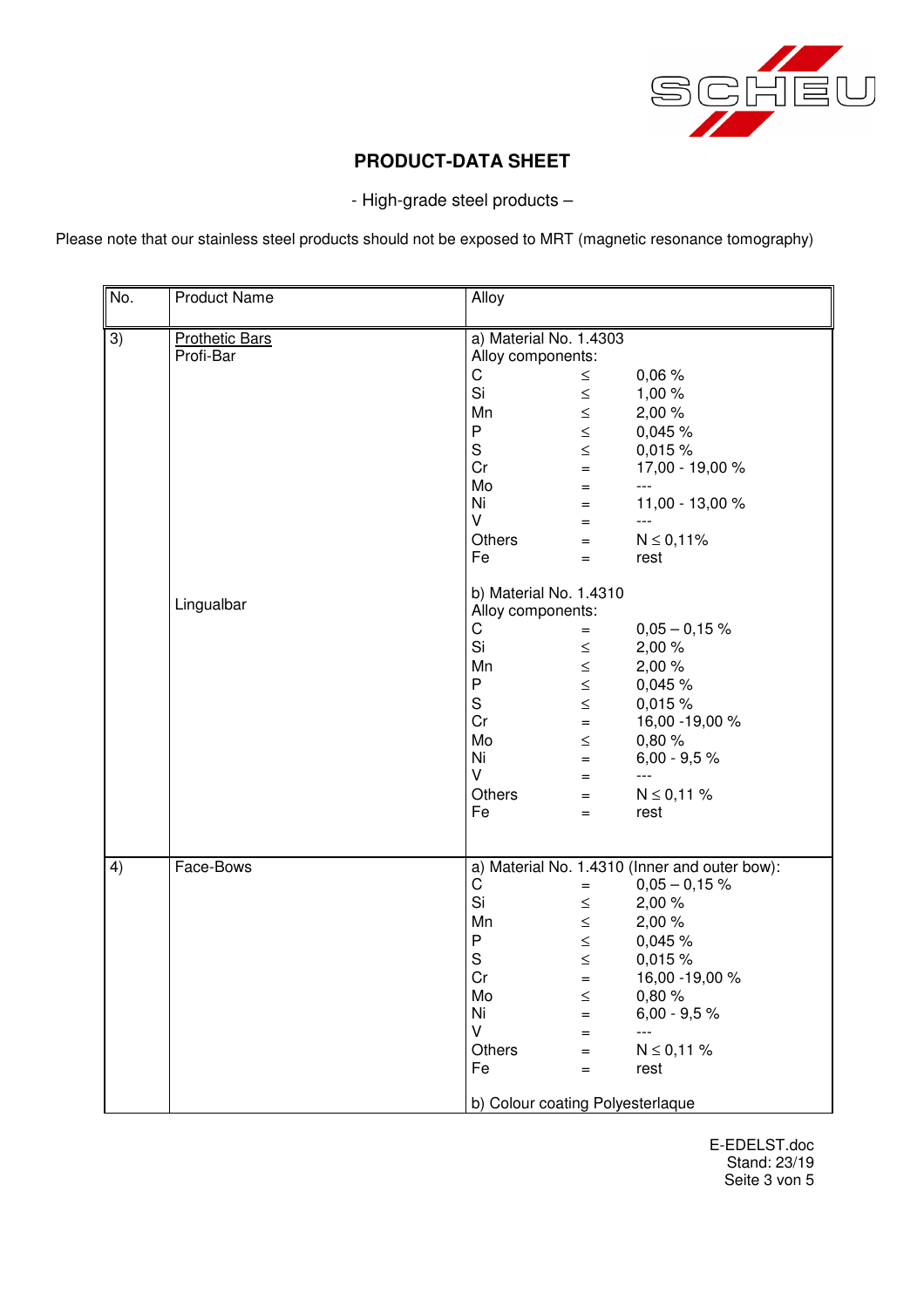

- High-grade steel products –

Please note that our stainless steel products should not be exposed to MRT (magnetic resonance tomography)

| 5) | <b>Distance Rings</b>             | Chromium-nickel steel, Material No. 1.4305, |        |                                             |
|----|-----------------------------------|---------------------------------------------|--------|---------------------------------------------|
|    |                                   | Alloy components:                           |        |                                             |
|    |                                   | C.                                          | $\leq$ | 0,10%                                       |
|    |                                   | Si                                          | $\leq$ | 1,00%                                       |
|    |                                   | Mn                                          | $\leq$ | 2,00 %                                      |
|    |                                   | P                                           | $\leq$ | 0,045 %                                     |
|    |                                   | S                                           | $\leq$ | $0,15 - 0,35$ %                             |
|    |                                   | Cr                                          | $=$    | 17,00 - 19,00 %                             |
|    |                                   | Mo                                          | $=$    | $---$                                       |
|    |                                   | Ni                                          | $=$    | 8,00 - 10,00 %                              |
|    |                                   | V                                           | $=$    | $---$                                       |
|    |                                   | Others                                      | $=$    | Cu $\leq$ 1,00 %; N $\leq$ 0,11 %           |
|    |                                   | Fe                                          | $=$    | rest                                        |
|    |                                   |                                             |        |                                             |
| 6) | <b>HERNER Guiding Telescopes,</b> |                                             |        | Chromium-nickel steel, Material No. 1.4305, |
|    | HERBST hinges, Hinge System 44    | Alloy components:                           |        |                                             |
|    |                                   | C                                           | $\leq$ | 0,10%                                       |
|    |                                   | Si                                          | $\leq$ | 1,00 %                                      |
|    |                                   | Mn                                          | $\leq$ | 2,00 %                                      |
|    |                                   | P                                           | $\leq$ | 0,045 %                                     |
|    |                                   | S                                           | $\leq$ | $0,15 - 0,35$ %                             |
|    |                                   | Cr                                          | $=$    | 17,00 - 19,00 %                             |
|    |                                   | Mo                                          | $=$    | $\overline{a}$                              |
|    |                                   | Ni                                          | $=$    | 8,00 - 10,00 %                              |
|    |                                   | V                                           | $=$    | ---                                         |
|    |                                   | <b>Others</b>                               | $=$    | Cu $\leq$ 1,00 %; N $\leq$ 0,11 %           |
|    |                                   | Fe                                          | $=$    | rest                                        |
|    |                                   |                                             |        |                                             |
|    |                                   | and                                         |        |                                             |
|    |                                   |                                             |        | Chromium-nickel steel, Material No. 1.4301, |
|    |                                   | Alloy components:                           |        |                                             |
|    |                                   | C                                           | $\leq$ | 0,07%                                       |
|    |                                   | Si                                          | $\leq$ | 1,00 %                                      |
|    |                                   | Mn                                          | $\leq$ | 2,00 %                                      |
|    |                                   | P                                           | $\leq$ | 0,045 %                                     |
|    |                                   | S                                           | $\leq$ | 0,015%                                      |
|    |                                   | Cr                                          | $=$    | 17,50 - 19,50 %                             |
|    |                                   | Mo                                          | $=$    | ---                                         |
|    |                                   | Ni                                          | $=$    | 8,00 - 10,50 %                              |
|    |                                   | V                                           | $=$    | $---$                                       |
|    |                                   | Others                                      | $=$    | $N \le 0,11 \%$                             |
|    |                                   | Fe                                          | $=$    | rest                                        |
|    |                                   |                                             |        |                                             |